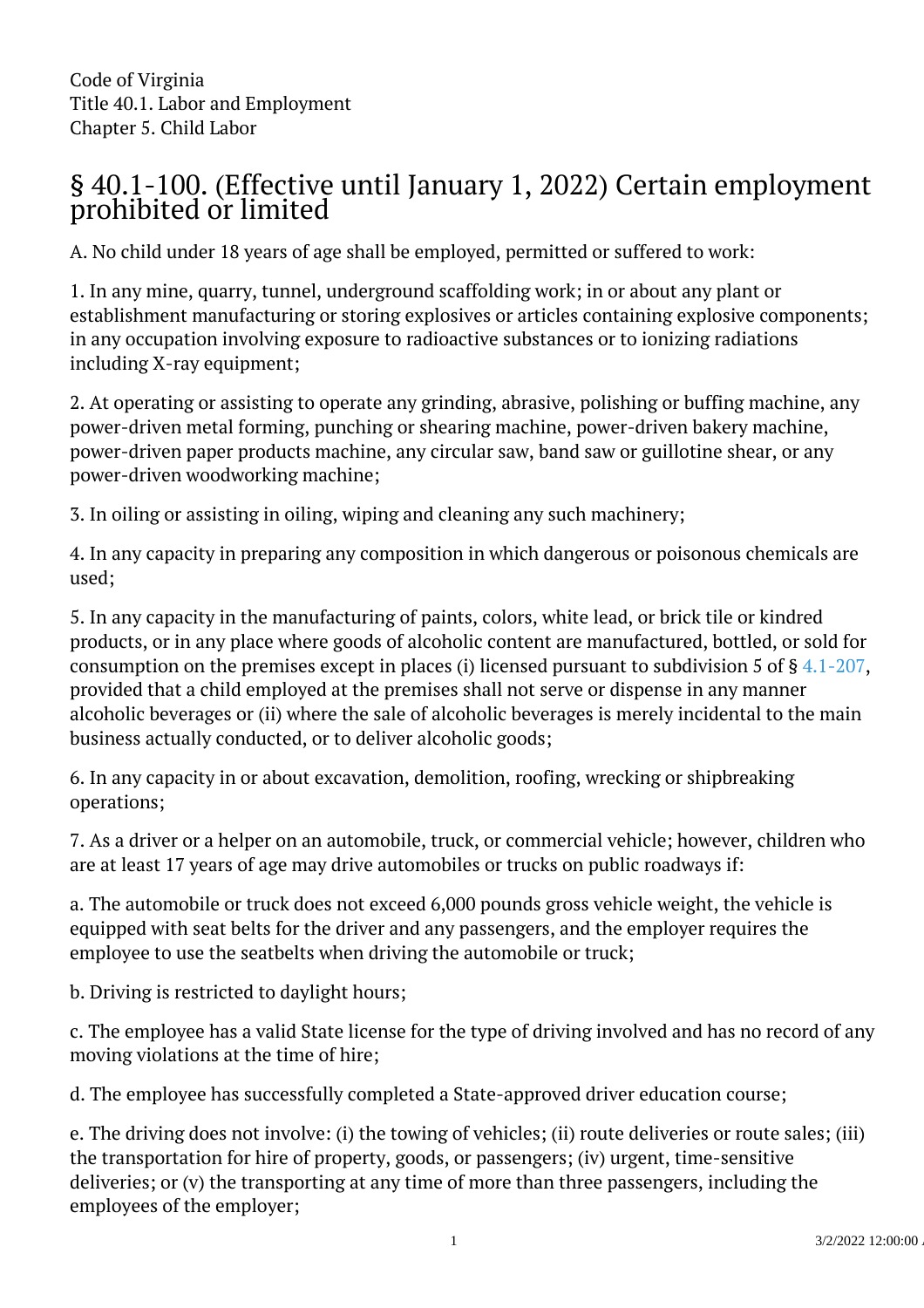f. The driving performed by the employee does not involve more than two trips away from the primary place of employment in any single day for the purpose of delivering goods of the employee's employer to a customer;

g. The driving performed by the employee does not involve more than two trips away from the primary place of employment in any single day for the purpose of transporting passengers, other than employees of the employer;

h. The driving takes place within a 30-mile radius of the employee's place of employment; and

i. The driving is only occasional and incidental to the employee's employment and involves no more than one third of the employee's work time in any workday and no more than 20 percent work time in any work week;

8. In logging or sawmilling, or in any lath mill, shingle mill or cooperage-stock mill, or in any occupation involving slaughtering, meatpacking, processing or rendering;

9. In any occupation determined and declared hazardous by rules and regulations promulgated by the Commissioner of Labor and Industry, except as otherwise provided in subsection D.

Notwithstanding the provisions of this section, children 16 years of age or older who are serving a voluntary apprenticeship as provided in Chapter 6 (§  $40.1-117$  et seq.) of this title may be employed in any occupation in accordance with rules and regulations promulgated by the Commissioner.

B. Except as part of a regular work-training program in accordance with §§ [40.1-88](/vacode/40.1-88/) and [40.1-89](/vacode/40.1-89/), no child under 16 years of age shall be employed, permitted or suffered to work:

1. In any manufacturing or mechanical establishment, in any commercial cannery; in the operation of any automatic passenger or freight elevator; in any dance studio; or in any hospital, nursing home, clinic, or other establishment providing care for resident patients as a laboratory helper, therapist, orderly, or nurse's aide; in the service of any veterinarian while treating farm animals or horses; in any warehouse; in processing work in any laundry or dry cleaning establishment; in any undertaking establishment or funeral home; in any curb service restaurant, in hotel and motel room service; in any brick, coal or lumber yard or ice plant or in ushering in theaters. Children 14 years of age or more may be engaged in office work of a clerical nature in bona fide office rooms in the above types of establishments.

2. In any scaffolding work or construction trade; or in any outdoor theater, cabaret, carnival, fair, floor show, pool hall, club, or roadhouse; or as a lifeguard at a beach.

C. Children 14 years of age or more may be employed by dry cleaning or laundry establishments in branch stores where no processing is done on the premises, and in hospitals, nursing homes, and clinics where they may be engaged in kitchen work, tray service or room and hall cleaning. Children 14 years of age or more may be employed in bowling alleys completely equipped with automatic pin setters, but not in or about such machines, and in soda fountains, restaurants and hotel and motel food service departments. Children 14 years of age or more may work as gatekeepers and in concessions at swimming pools and may be employed by concessionaires operating on beaches where their duties and work pertain to the handling and distribution of beach chairs, umbrellas, floats and other similar or related beach equipment.

D. Notwithstanding any other provision of this chapter: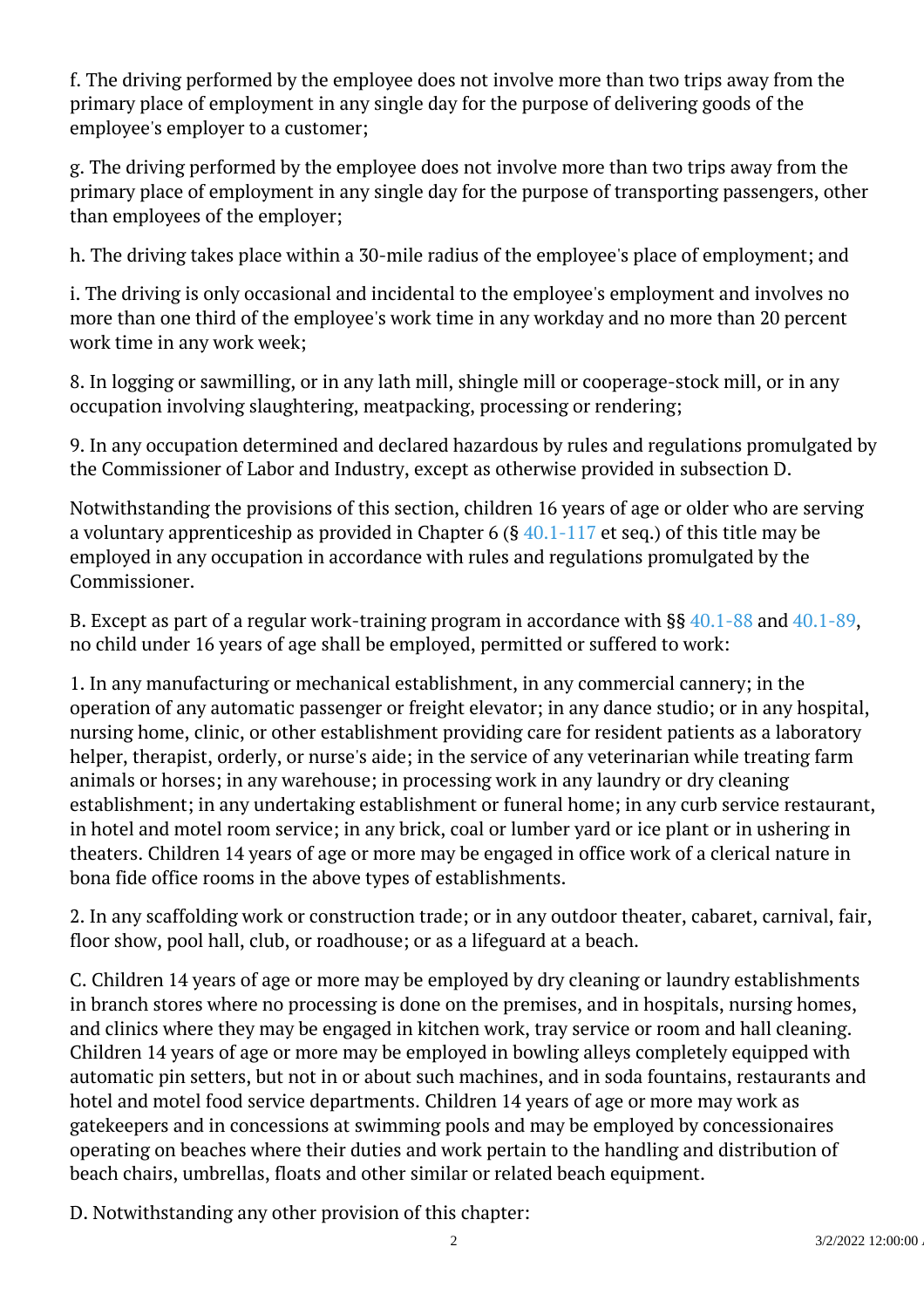1. Children aged 16 years or older employed on farms, in gardens or in orchards may operate, assist in operating, or otherwise perform work involving a truck, excluding a tractor trailer, or farm vehicle as defined in § [46.2-1099](/vacode/46.2-1099/), in their employment;

2. Children aged 14 years or older employed on farms, in gardens or in orchards may perform work as a helper on a truck or commercial vehicle in their employment, while engaged in such work exclusively on a farm, in a garden or in an orchard;

3. Children aged 16 years or older may participate in all activities of a volunteer fire company; however, any such child shall not enter a burning structure or a structure which contains burning materials prior to obtaining certification under National Fire Protection Association 1001, level one, fire fighter standards, pursuant to the provisions of clause (i) of subsection A of § [40.1-79.1](/vacode/40.1-79.1/), except where entry into a structure that contains burning materials is during training necessary to attain certification under National Fire Protection Association 1001, level one, firefighter standards, as administered by the Department of Fire Programs. Ĩ

Code 1950, § 40-109; 1956, cc. 443, 463; 1958, c. 321; 1960, c. 434; 1964, c. 503; 1968, c. 278; 1970, c. 321; 1972, c. 824; 1973, c. 13; 1979, cc. 219, 348; 1991, c. 511; 1994, c. [156;2](http://lis.virginia.gov/cgi-bin/legp604.exe?941+ful+CHAP0156)005, c. [151;](http://lis.virginia.gov/cgi-bin/legp604.exe?051+ful+CHAP0151) 2007, c. [645;2](http://lis.virginia.gov/cgi-bin/legp604.exe?071+ful+CHAP0645)008, c. [552;2](http://lis.virginia.gov/cgi-bin/legp604.exe?081+ful+CHAP0552)009, c. [218.](http://lis.virginia.gov/cgi-bin/legp604.exe?091+ful+CHAP0218)

This section has more than one version with varying effective dates. Scroll down to see all versions.

The chapters of the acts of assembly referenced in the historical citation at the end of this section(s) may not constitute a comprehensive list of such chapters and may exclude chapters whose provisions have expired.

## § 40.1-100. (Effective January 1, 2022) Certain employment prohibited or limited  $\overline{a}$

A. No child under 18 years of age shall be employed, permitted, or suffered to work:

1. In any mine, quarry, tunnel, underground scaffolding work; in or about any plant or establishment manufacturing or storing explosives or articles containing explosive components; in any occupation involving exposure to radioactive substances or to ionizing radiations including X-ray equipment;

2. At operating or assisting to operate any grinding, abrasive, polishing or buffing machine, any power-driven metal forming, punching or shearing machine, power-driven bakery machine, power-driven paper products machine, any circular saw, band saw or guillotine shear, or any power-driven woodworking machine; <sup>"</sup>

3. In oiling or assisting in oiling, wiping and cleaning any such machinery;

4. In any capacity in preparing any composition in which dangerous or poisonous chemicals are used;

5. In any capacity in the manufacturing of paints, colors, white lead, or brick tile or kindred products, or in any place where goods of alcoholic content are manufactured, bottled, or sold for consumption on the premises except in places (i) licensed pursuant to subdivision 6 of  $\S 4.1$ [206.1,](/vacode/4.1-206.1/) provided that a child employed at the premises shall not serve or dispense in any manner alcoholic beverages or (ii) where the sale of alcoholic beverages is merely incidental to the main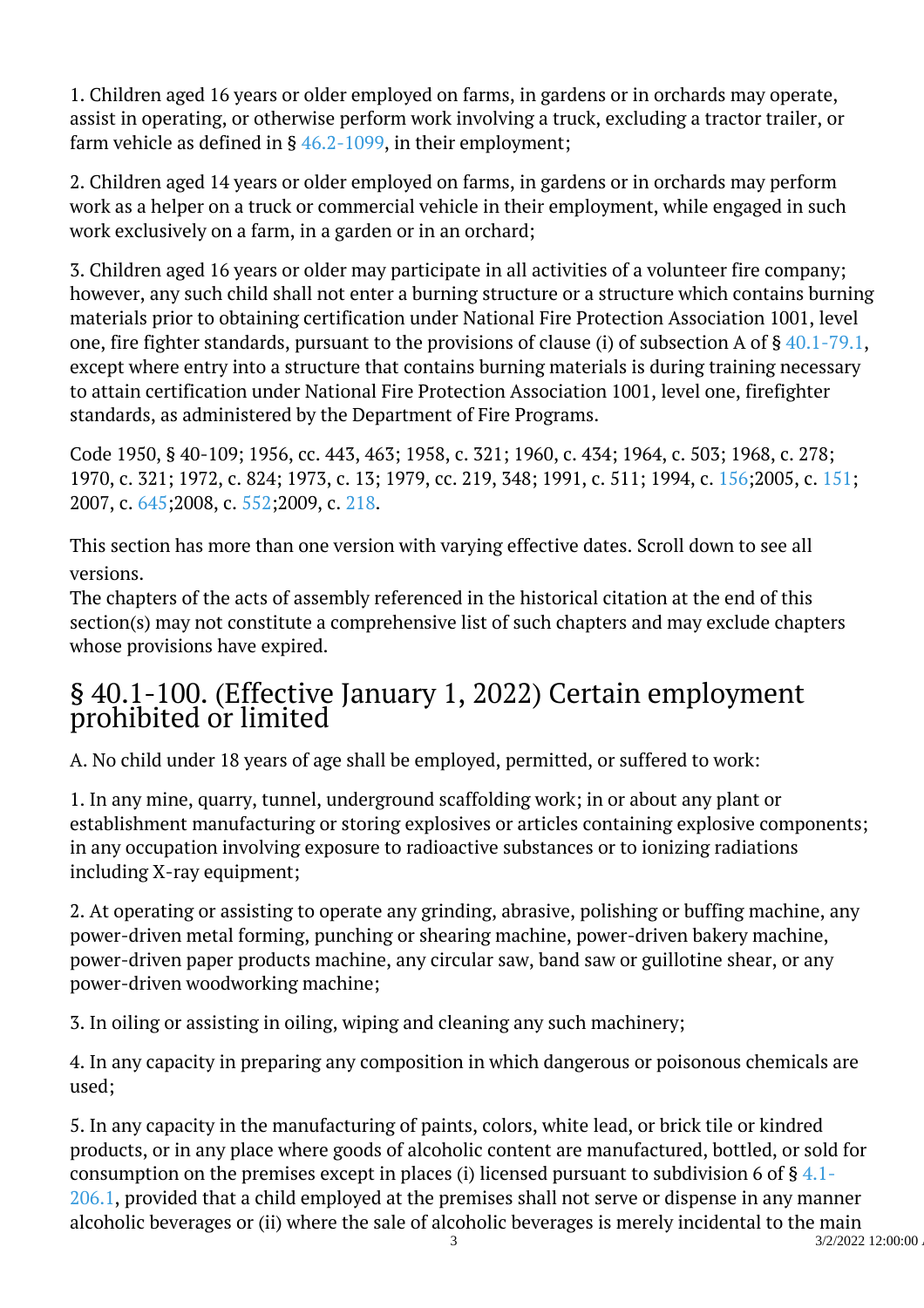business actually conducted, or to deliver alcoholic goods;

6. In any capacity in or about excavation, demolition, roofing, wrecking or shipbreaking operations;

7. As a driver or a helper on an automobile, truck, or commercial vehicle; however, children who are at least 17 years of age may drive automobiles or trucks on public roadways if: Ĩ

a. The automobile or truck does not exceed 6,000 pounds gross vehicle weight, the vehicle is equipped with seat belts for the driver and any passengers, and the employer requires the employee to use the seatbelts when driving the automobile or truck;

b. Driving is restricted to daylight hours;

c. The employee has a valid State license for the type of driving involved and has no record of any moving violations at the time of hire;

d. The employee has successfully completed a State-approved driver education course;

e. The driving does not involve: (i) the towing of vehicles; (ii) route deliveries or route sales; (iii) the transportation for hire of property, goods, or passengers; (iv) urgent, time-sensitive deliveries; or (v) the transporting at any time of more than three passengers, including the employees of the employer;

f. The driving performed by the employee does not involve more than two trips away from the primary place of employment in any single day for the purpose of delivering goods of the employee's employer to a customer;

g. The driving performed by the employee does not involve more than two trips away from the primary place of employment in any single day for the purpose of transporting passengers, other than employees of the employer;

h. The driving takes place within a 30-mile radius of the employee's place of employment; and

i. The driving is only occasional and incidental to the employee's employment and involves no more than one third of the employee's work time in any workday and no more than 20 percent work time in any work week;

8. In logging or sawmilling, or in any lath mill, shingle mill or cooperage-stock mill, or in any occupation involving slaughtering, meatpacking, processing or rendering;

9. In any occupation determined and declared hazardous by rules and regulations promulgated by the Commissioner of Labor and Industry, except as otherwise provided in subsection D.

Notwithstanding the provisions of this section, children 16 years of age or older who are serving a voluntary apprenticeship as provided in Chapter 6 (§  $40.1-117$  et seq.) of this title may be employed in any occupation in accordance with rules and regulations promulgated by the Commissioner.

B. Except as part of a regular work-training program in accordance with §§ [40.1-88](/vacode/40.1-88/) and [40.1-89](/vacode/40.1-89/), no child under 16 years of age shall be employed, permitted or suffered to work:

1. In any manufacturing or mechanical establishment, in any commercial cannery; in the operation of any automatic passenger or freight elevator; in any dance studio; or in any hospital,